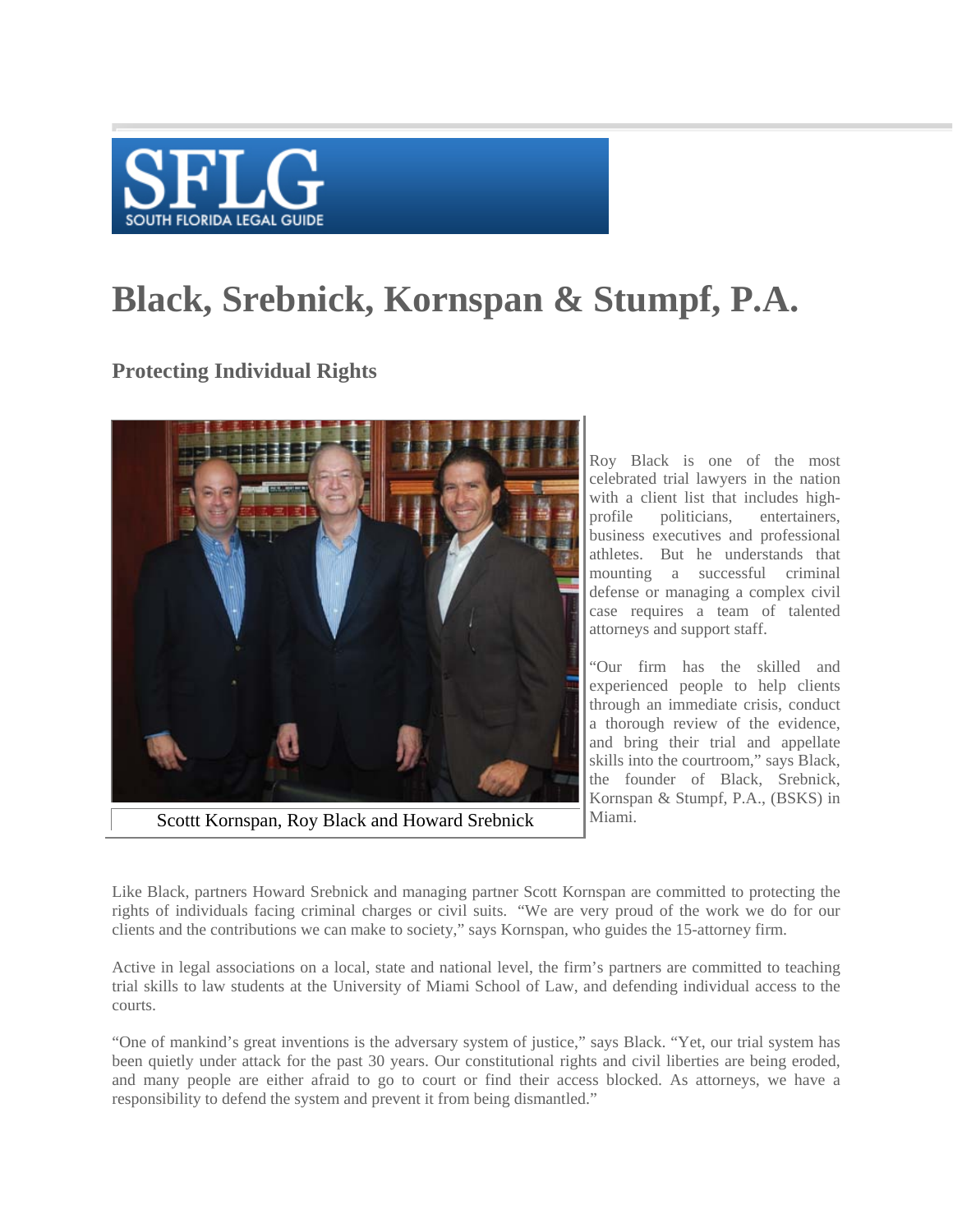## **A Premier Defender**

Before Black became one of the nation's most high profile trial attorneys, he was a public defender in Miami. He started his career in 1970 and quickly gained extensive trial experience. In 1976, he went into private practice and founded what is now the BSKS firm, which is still going strong nearly 40 years later.

With his tenacity, trial skills and ability to build rapport with judges and juries, Black began building a long string of courtroom victories for high-profile clients in the 1980s like police officers Luis Alvarez and William Lozano and banker Fred De la Mata. In 1991, he successfully defended William Kennedy Smith on rape charges in Palm Beach, a case extensively covered by the worldwide media.

Other noteworthy cases include the successful defense of a publicly traded outdoor advertising firm charged with manslaughter in a bus bench electrocution in Miami; a Fortune 500 supermarket chain charged with manslaughter in the death of a shoplifter; and legendary artist Peter Max in a tax evasion case in New York.

Today, Black continues to defend clients on charges ranging from murder to securities fraud, bank fraud, healthcare fraud, money laundering, racketeering, Internet sex crimes, mail and wire fraud and tax evasion.

"In many law firms, one partner brings in the business, but doesn't have time to focus on the case," says Black. "That's not the case in our firm. We take fewer cases, but put in more time because the stakes are so high for our clients."

Black adds that the firm's attorneys are often called into a case at an early stage when clients find out they are under investigation. "Coming in at the beginning gives our legal team a big advantage because these cases are complex and have a long learning curve," he adds.

Black points out that there are many criminal investigations where a client retains the firm before any charges are filed, adding, "In some cases we have been able to skillfully navigate where no charges were ever filed and in other instances many of these matters were resolved short of indictment on very favorable terms for the client."

## **Growing the Firm**

In 1993, Kornspan joined the firm and became managing partner three years later. Under his direction, BSKS gradually added more attorneys and expanded its capabilities.

"Roy is frequently sought out for criminal and civil cases," Kornspan says. "We have built a highly focused and very talented team around Roy so that our criminal and civil division clients have the best possible representation."

In 2002, BSKS added a civil division to provide more comprehensive litigation services to our clients. "Our civil division often handles matters for highly successful and entrepreneurial business executives and owners, professional athletes and entertainers," Kornspan says.

In recent years, the firm has handled almost as much civil litigation as criminal defense cases. The firm has represented the visionary developer of the Seminole Hard Rock Casino in Hollywood – a case that changed the entertainment landscape in South Florida – in a suit filed against it by Donald Trump. BSKS also represented Rolls Royce in a series of state and federal court cases, when cruise lines alleged Rolls Royce's engines had malfunctioned.